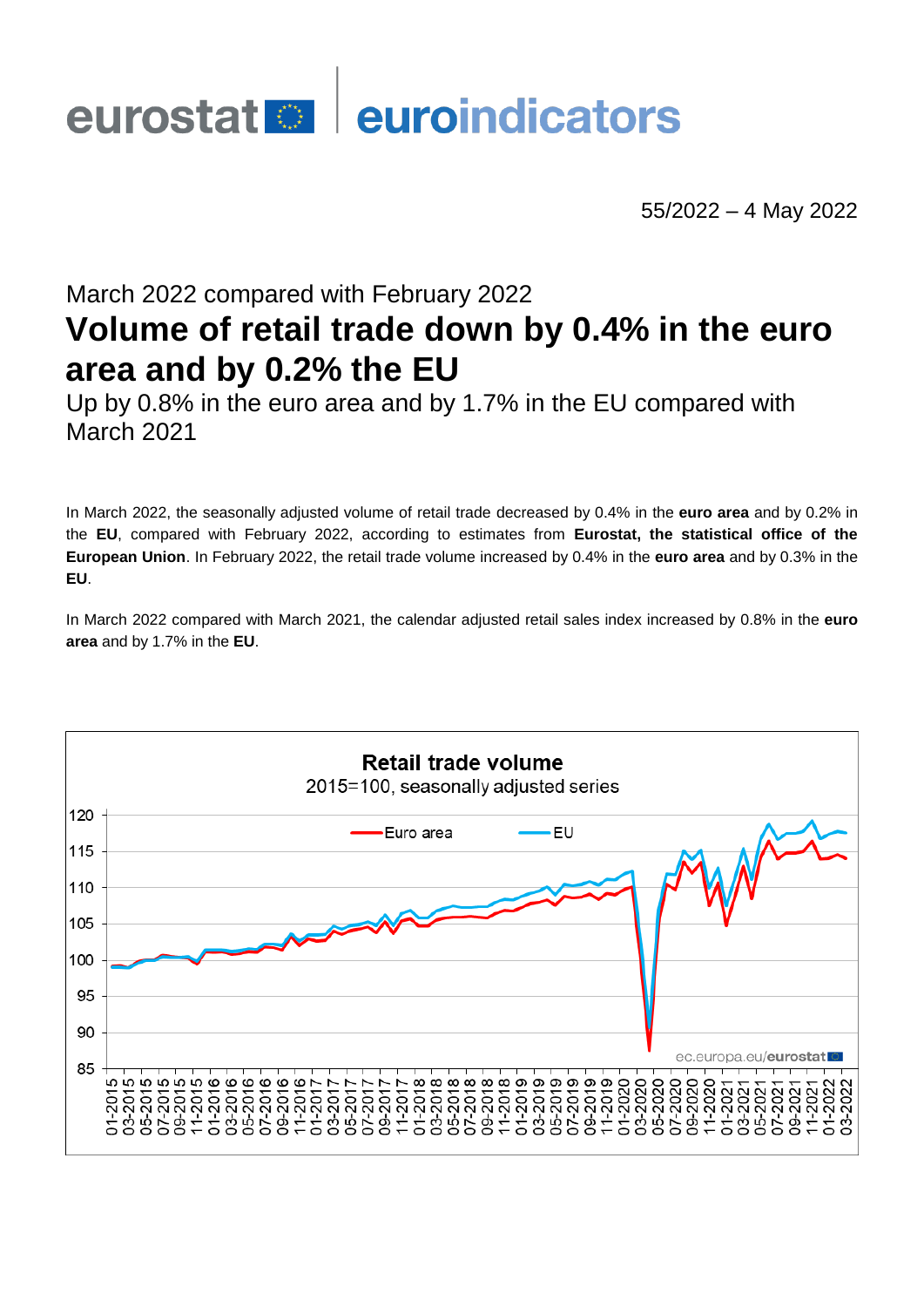## **Monthly comparison by retail sector and by Member State**

In the **euro area** in March 2022, compared with February 2022, the volume of retail trade decreased by 2.9% for automotive fuels, and by 1.2% for non-food products, while it increased by 0.8% for food, drinks and tobacco.

In the **EU**, the volume of retail trade decreased by 3.0% for automotive fuels, and by 0.7% for non-food products, while it increased by 0.6% for food, drinks and tobacco.

Among Member States for which data are available, the largest monthly decreases in the total retail trade volume were registered in **Spain** (-4.0%), **Luxembourg** (-3.3%) and **France** (-1.9%). The highest increases were observed in **Slovenia** (+11.4%), **Latvia** (+11.1%), and **Hungary** (+7.3%).

#### **Annual comparison by retail sector and by Member State**

In the **euro area** in March 2022, compared with March 2021, the volume of retail trade increased by 8.3% for automotive fuels, and by 2.8% for non-food products, while it fell by 2.5% for food, drinks and tobacco.

In the **EU**, the retail trade volume increased by 8.9% for automotive fuels, and by 4.0% for non-food products, while it fell by 2.1% for food, drinks and tobacco.

Among Member States for which data are available, the highest yearly increases in the total retail trade volume were registered in **Slovenia** (+25.6%), **Estonia** (+18.4%) and **Malta** (+16.4%). The largest decreases were observed in **Denmark** (-11.0%), **Spain** (-4.8%), and **Belgium** (-3.9%).

#### **Geographical information**

The **euro area (EA19)** includes Belgium, Germany, Estonia, Ireland, Greece, Spain, France, Italy, Cyprus, Latvia, Lithuania, Luxembourg, Malta, the Netherlands, Austria, Portugal, Slovenia, Slovakia and Finland.

The **European Union (EU27)** includes Belgium, Bulgaria, Czechia, Denmark, Germany, Estonia, Ireland, Greece, Spain, France, Croatia, Italy, Cyprus, Latvia, Lithuania, Luxembourg, Hungary, Malta, the Netherlands, Austria, Poland, Portugal, Romania, Slovenia, Slovakia, Finland and Sweden.

#### **Methods and definitions**

The **index of the volume of retail trade** measures the evolution of the turnover in retail trade, adjusted for price changes (deflated), i.e. the evolution of the total amount of goods sold, based on data adjusted for calendar and seasonal effects.

**Seasonally adjusted** euro area and EU series are calculated by aggregating the seasonally adjusted national data. Eurostat carries out the seasonal adjustment of the data for those countries that do not adjust their data for seasonal effects.

Missing observations from Member States for recent months are estimated for the calculation of the euro area and the EU aggregates.

#### **Revisions and timetable**

Data of previous months have been revised compared to those issued in the News Release [41/2022](https://ec.europa.eu/eurostat/documents/2995521/14497730/4-07042022-AP-EN.pdf/8a6fda4c-ed1e-b575-231d-4fec11863931) of 7 April 2022. The monthly percentage change for February 2022 has been revised from +0.3% to +0.4% in the euro area and remained at +0.3% in the EU. The annual percentage change has been revised from +5.0% to +5.2% in the euro area and from +5.4% to +5.6% in the EU.

#### **For more information**

Eurostat [database section](https://ec.europa.eu/eurostat/web/short-term-business-statistics/data/database) on short-term business statistics Eurostat [Statistics Explained article](https://ec.europa.eu/eurostat/statistics-explained/index.php/Retail_trade_volume_index_overview) on the index of retail trade Th[e weights of the Member States](https://circabc.europa.eu/w/browse/d72689ec-103e-41a8-81d1-2e5ea5f171f5) in the EU and euro area aggregates (See file NEWS\_RELEASE\_WEIGHTINGS\_2015) Eurostat €-indicators [release calendar](https://ec.europa.eu/eurostat/news/release-calendar) European Statistics [Code of Practice](https://ec.europa.eu/eurostat/web/products-catalogues/-/KS-02-18-142)

#### **Eurostat Press Office**

María Guadalupe MORENO CABANILLAS Tel: +352-4301-33 408 [eurostat-pressoffice@ec.europa.eu](mailto:eurostat-pressoffice@ec.europa.eu)

**For further information on data** Kristina DOURMASHKIN Tel: +352-4301-36 040 [kristina.dourmashkin@ec.europa.eu](mailto:kristina.dourmashkin@ec.europa.eu)

**Media requests**[: eurostat-mediasupport@ec.europa.eu](mailto:eurostat-mediasupport@ec.europa.eu) / Tel: +352-4301-33 408



[@EurostatStatistics](https://www.facebook.com/EurostatStatistics) **@EU\_Eurostat** www [ec.europa.eu/eurostat/](https://ec.europa.eu/eurostat/)

ec.europa.eu/eurostat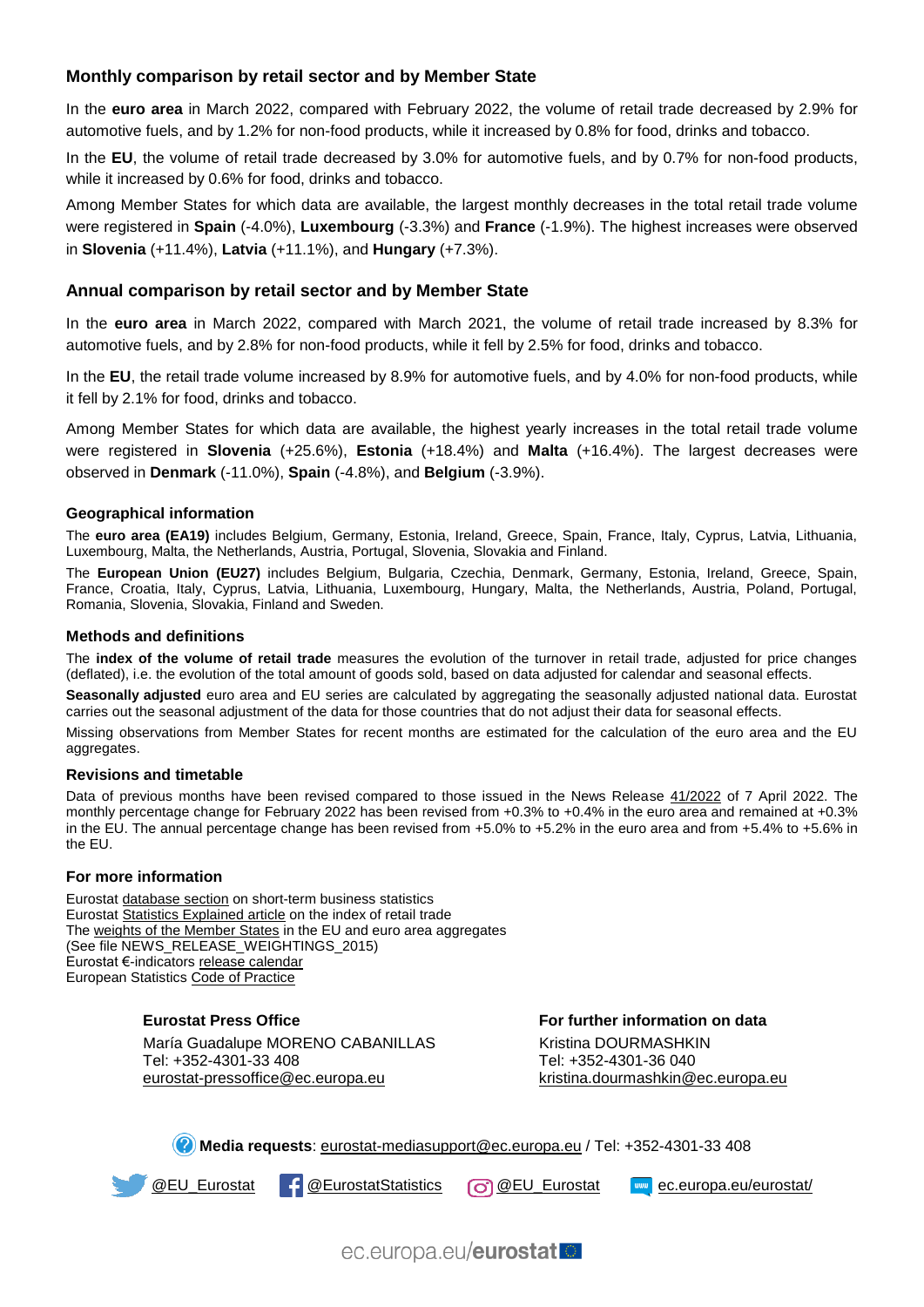# **Volume of retail trade**

% change compared with the previous month**\***

|                                                       | <b>Oct 21</b>    | <b>Nov 21</b>    | <b>Dec 21</b>     | <b>Jan 22</b>    | Feb <sub>22</sub> | <b>Mar 22</b> |
|-------------------------------------------------------|------------------|------------------|-------------------|------------------|-------------------|---------------|
| Euro area                                             |                  |                  |                   |                  |                   |               |
| Total retail trade                                    | 0.2              | 1.3              | $-2.1$            | 0.1              | 0.4               | $-0.4$        |
| Food, drinks, tobacco                                 | 0.1              | 0.2              | 0.7               | $-0.2$           | $-0.6$            | 0.8           |
| Non-food products (except automotive fuel), of which: | 0.2              | 2.0              | $-4.3$            | 1.0              | 1.3               | $-1.2$        |
| Mail orders and internet                              | 3.1              | 0.4              | $-3.8$            | 1.3              | 0.5               | $-4.3$        |
| Automotive fuel in specialised stores                 | 0.6              | $-1.6$           | 0.2               | $-1.8$           | 2.5               | $-2.9$        |
| <b>EU</b>                                             |                  |                  |                   |                  |                   |               |
| Total retail trade                                    | 0.3              | 1.3              | $-2.1$            | 0.5              | 0.3               | $-0.2$        |
| Food, drinks, tobacco                                 | 0.2              | 0.1              | 0.5               | 0.0              | $-0.5$            | 0.6           |
| Non-food products (except automotive fuel), of which: | 0.3              | 2.0              | $-4.1$            | 1.6              | 0.8               | $-0.7$        |
| Mail orders and internet                              | 2.6              | 1.3              | $-3.8$            | 1.5              | 0.1               | $-3.5$        |
| Automotive fuel in specialised stores                 | 1.0              | $-1.4$           | 0.2               | $-1.2$           | 3.3               | $-3.0$        |
| Source dataset: sts_trtu_m                            |                  |                  |                   |                  |                   |               |
| <b>Total retail trade</b>                             | <b>Oct 21</b>    | <b>Nov 21</b>    | <b>Dec 21</b>     | <b>Jan 22</b>    | Feb <sub>22</sub> | <b>Mar 22</b> |
| Euro area                                             | 0.2              | 1.3              | $-2.1$            | 0.1              | 0.4               | $-0.4$        |
| EU                                                    | 0.3              | 1.3              | $-2.1$            | 0.5              | 0.3               | $-0.2$        |
| <b>Belgium</b>                                        | $-0.1$           | 1.5              | $-1.5$            | $-0.8$           | $-1.8$            | 0.9           |
| <b>Bulgaria</b>                                       | 0.8              | 0.6              | 1.3               | 0.2              | 0.2               | 1.6           |
| <b>Czechia</b>                                        | 0.8              | $-0.8$           | $-2.7$            | $\overline{2.2}$ | $-0.1$            | c             |
| <b>Denmark</b>                                        | 1.2              | $-0.8$           | $-4.\overline{6}$ | 3.8              | $-1.2$            | 0.2           |
| Germany                                               | $\overline{0.3}$ | 1.6              | $-2.2$            | $-0.3$           | $\overline{0.2}$  | $-0.1$        |
| Estonia                                               | $-1.3$           | $\overline{2.7}$ | $-2.0$            | 0.3              | $-1.6$            | 6.5           |
| <b>Ireland</b>                                        | $-4.3$           | 6.6              | $-7.2$            | 1.2              | 0.8               | $1.2$         |
| Greece                                                | 1.9              | $-2.1$           | 0.7               | $-1.0$           | 1.4               | $\mathbf c$   |
| Spain                                                 | $-0.3$           | $\overline{5.3}$ | $-5.6$            | $-0.6$           | 1.2               | $-4.0$        |
| <b>France</b>                                         | 0.2              | 0.7              | $-0.6$            | 1.1              | $-0.2$            | $-1.9$        |
| <b>Croatia</b>                                        | $-0.9$           | $-0.6$           | 0.7               | $-3.2$           | 0.8               | 4.0           |
| Italy                                                 | $-0.2$           | $-0.5$           | 0.1               | C                | C                 | $\mathbf c$   |
| <b>Cyprus</b>                                         | 1.0              | $-0.6$           | $-1.9$            | 0.2              | $-0.8$            | 0.6           |
| Latvia                                                | $-5.5$           | $-3.5$           | 7.1               | 0.4              | $-0.1$            | 11.1          |
| Lithuania                                             | $-0.5$           | $-0.3$           | $-0.2$            | $-2.6$           | 0.3               | 2.0           |
| Luxembourg                                            | $-0.6$           | 0.3              | 0.0               | 0.3              | $-1.2$            | $-3.3$        |
| Hungary                                               | 0.5              | 0.2              | 1.1               | $-0.2$           | 1.5               | 7.3           |
| <b>Malta</b>                                          | $-0.2$           | 1.9              | $-0.1$            | 1.5              | 0.2               | 3.0           |
| <b>Netherlands</b>                                    | 1.5              | 0.3              | $-9.2$            | 3.9              | 3.8               | 0.7           |
| <b>Austria</b>                                        | $-1.6$           | $-3.3$           | $-1.3$            | 2.2              | 1.7               | 1.0           |
| Poland                                                | 0.8              | 3.1              | $-1.9$            | 5.6              | $-1.6$            | 0.7           |
| Portugal                                              | 2.3              | 3.3              | $-2.2$            | $-3.5$           | 3.1               | 2.5           |
| Romania                                               | $-0.3$           | 1.1              | 0.9               | $-0.7$           | 0.6               | 0.4           |
| Slovenia                                              | 12.9             | $-0.1$           | 2.4               | $-7.2$           | 8.5               | 11.4          |
| Slovakia                                              | $-0.9$           | 0.9              | $-0.3$            | $-1.4$           | 1.8               | 0.5           |
| <b>Finland</b>                                        | $-1.1$           | 1.1              | $-2.2$            | 1.3              | 0.1               | $-0.6$        |
| <b>Sweden</b>                                         | 0.5              | 1.6              | $-3.1$            | 1.5              | 0.6               | 0.4           |
| <b>Norway</b>                                         | 1.3              | 1.2              | $-3.0$            | 0.4              | $-1.1$            | 3.3           |
| <b>Switzerland</b>                                    | 0.6              | 0.9              | $-1.6$            | $-0.2$           | 0.1               | 0.8           |

\* Calendar and seasonally adjusted

c Confidential

Source dataset: [sts\\_trtu\\_m](https://ec.europa.eu/eurostat/databrowser/bookmark/ea6f63f5-a3fb-4d31-a300-754d2d9cbecd?lang=en)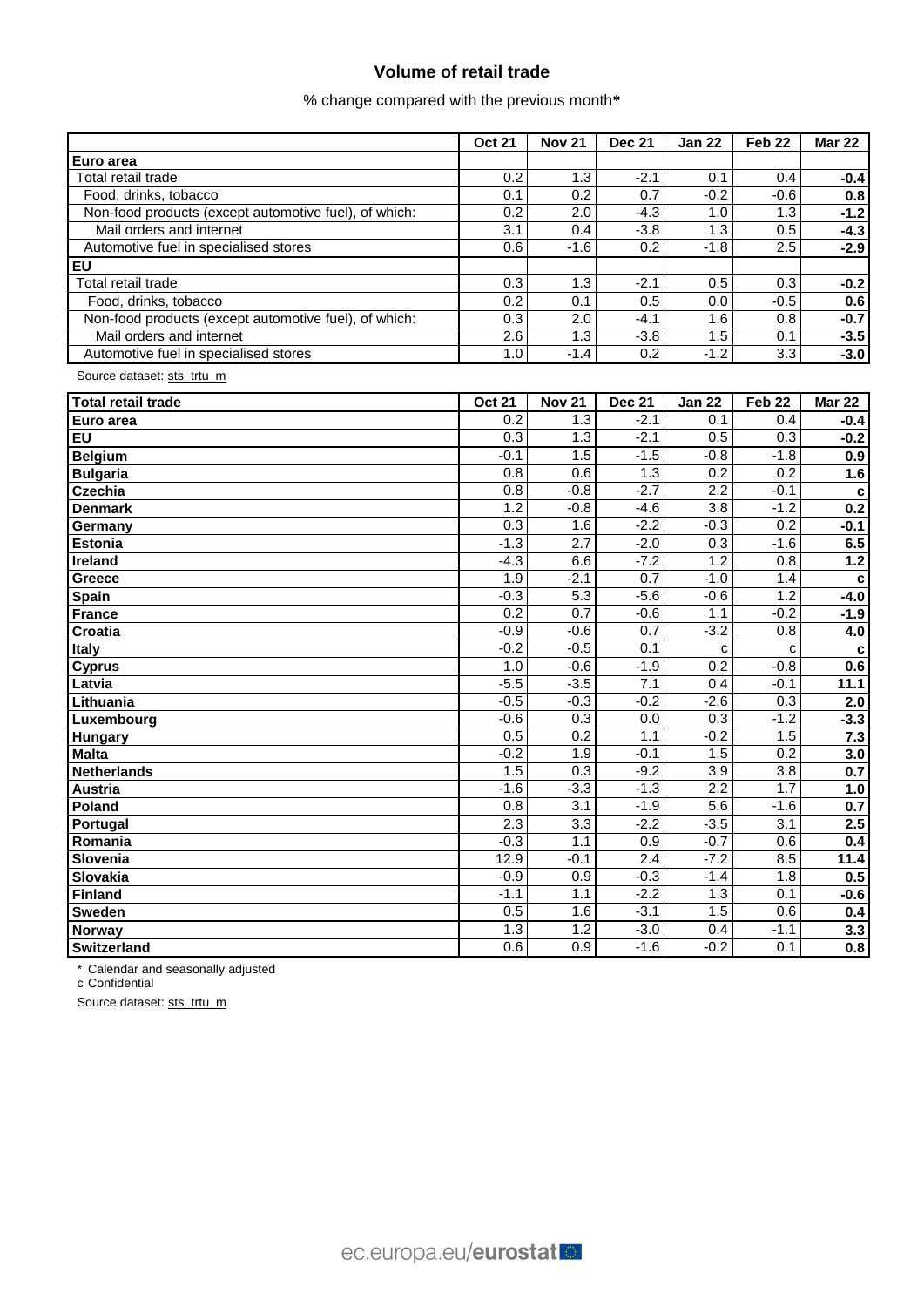## **Volume of retail trade**

% change compared with the same month of the previous year\*

|                                                       | <b>Oct 21</b>    | <b>Nov 21</b> | <b>Dec 21</b> | <b>Jan 22</b> | Feb <sub>22</sub> | <b>Mar 22</b> |
|-------------------------------------------------------|------------------|---------------|---------------|---------------|-------------------|---------------|
| Euro area                                             |                  |               |               |               |                   |               |
| Total retail trade                                    | 1.6              | 8.5           | 2.4           | 8.5           | 5.2               | 0.8           |
| Food, drinks, tobacco                                 | $-1.3$           | 0.8           | $-1.0$        | $-1.7$        | $-2.0$            | $-2.5$        |
| Non-food products (except automotive fuel), of which: | 3.0 <sub>2</sub> | 12.8          | 3.8           | 16.1          | 9.9               | 2.8           |
| Mail orders and internet                              | 2.8              | 0.9           | $-6.0$        | $-5.3$        | $-7.5$            | $-13.2$       |
| Automotive fuel in specialised stores                 | 9.1              | 19.5          | 13.8          | 13.0          | 12.2              | 8.3           |
| EU                                                    |                  |               |               |               |                   |               |
| Total retail trade                                    | 2.5              | 8.3           | 3.0           | 8.8           | 5.6               | 1.7           |
| Food, drinks, tobacco                                 | $-1.0$           | 0.7           | $-0.8$        | $-1.1$        | $-1.5$            | $-2.1$        |
| Non-food products (except automotive fuel), of which: | 4.1              | 12.5          | 4.8           | 16.3          | 10.1              | 4.0           |
| Mail orders and internet                              | 4.2              | 2.5           | $-3.9$        | $-2.6$        | $-4.9$            | $-10.5$       |
| Automotive fuel in specialised stores                 | 9.8              | 17.2          | 13.0          | 11.7          | 13.1              | 8.9           |

Source dataset: [sts\\_trtu\\_m](https://appsso.eurostat.ec.europa.eu/nui/show.do?query=BOOKMARK_DS-075757_QID_8629A1E_UID_-3F171EB0&layout=TIME,C,X,0;GEO,L,Y,0;NACE_R2,L,Y,1;INDIC_BT,L,Z,0;S_ADJ,L,Z,1;UNIT,L,Z,2;INDICATORS,C,Z,3;&zSelection=DS-075757INDIC_BT,TOVV;DS-075757UNIT,PCH_SM;DS-075757INDICATORS,OBS_FLAG;DS-075757S_ADJ,CA;&rankName1=UNIT_1_2_-1_2&rankName2=INDIC-BT_1_2_-1_2&rankName3=INDICATORS_1_2_-1_2&rankName4=S-ADJ_1_2_-1_2&rankName5=TIME_1_0_0_0&rankName6=GEO_1_0_0_1&rankName7=NACE-R2_1_0_1_1&sortR=ASC_-1_FIRST&sortC=ASC_-1_FIRST&rStp=&cStp=&rDCh=&cDCh=&rDM=true&cDM=true&footnes=false&empty=false&wai=false&time_mode=ROLLING&time_most_recent=false&lang=EN&cfo=%23%23%23%2C%23%23%23.%23%23%23)

| Total retail trade | <b>Oct 21</b>    | <b>Nov 21</b>    | <b>Dec 21</b>    | <b>Jan 22</b>    | Feb <sub>22</sub> | <b>Mar 22</b>    |
|--------------------|------------------|------------------|------------------|------------------|-------------------|------------------|
| Euro area          | 1.6              | 8.5              | 2.4              | 8.5              | 5.2               | 0.8              |
| EU                 | 2.5              | $\overline{8.3}$ | 3.0              | 8.8              | 5.6               | $1.7$            |
| <b>Belgium</b>     | 0.4              | 12.6             | 1.7              | 0.3              | $-5.1$            | $-3.9$           |
| <b>Bulgaria</b>    | 8.0              | 6.9              | 9.9              | 11.1             | 6.6               | 9.6              |
| Czechia            | 7.7              | 11.8             | 0.1              | 9.4              | 4.7               | C                |
| <b>Denmark</b>     | $-1.5$           | 0.7              | 1.4              | 13.5             | 6.4               | $-11.0$          |
| Germany            | $-1.8$           | $-2.0$           | 1.1              | 10.0             | 6.9               | $-2.7$           |
| Estonia            | 11.1             | 13.3             | 12.6             | 7.7              | 3.9               | 18.4             |
| Ireland            | $-3.2$           | 15.5             | $-3.6$           | 15.2             | 5.9               | 6.3              |
| Greece             | 8.4              | 16.7             | 19.6             | 7.5              | 10.8              | $\mathbf c$      |
| Spain              | $-1.0$           | $\overline{5.1}$ | $-2.8$           | $\overline{3.1}$ | 1.6               | $-4.8$           |
| <b>France</b>      | 4.0              | 24.6             | 0.3              | 6.9              | 5.5               | 1.8              |
| Croatia            | 8.7              | $\overline{3.4}$ | 6.7              | 1.8              | $-0.7$            | $\overline{5.5}$ |
| <b>Italy</b>       | 4.4              | 12.3             | $\overline{9.2}$ | с                | C                 | C                |
| <b>Cyprus</b>      | 6.7              | 4.3              | $-0.5$           | 13.2             | $-3.7$            | $-3.4$           |
| Latvia             | $-2.3$           | $-3.7$           | 8.0              | 15.4             | 9.4               | 13.2             |
| Lithuania          | 9.2              | 10.4             | 16.5             | 18.1             | 13.0              | 7.7              |
| Luxembourg         | 1.7              | 4.0              | 5.1              | 7.0              | $-0.3$            | $-3.2$           |
| Hungary            | 5.8              | 3.8              | 6.3              | 4.1              | 9.9               | 16.2             |
| <b>Malta</b>       | 8.2              | 10.7             | 3.7              | 9.6              | 7.3               | 16.4             |
| <b>Netherlands</b> | 5.1              | 2.5              | $\overline{3.1}$ | 13.9             | 11.4              | 3.4              |
| <b>Austria</b>     | $-0.3$           | 6.9              | $-1.5$           | 19.8             | $-4.5$            | $-3.0$           |
| Poland             | 11.0             | 14.5             | 10.2             | 19.4             | 14.2              | 14.5             |
| Portugal           | 3.8              | 11.0             | 7.0              | 10.7             | 17.4              | 11.9             |
| Romania            | $\overline{4.8}$ | 4.0              | 6.5              | 5.6              | 5.6               | 5.4              |
| Slovenia           | 34.2             | 41.7             | 44.9             | 31.7             | 22.1              | 25.6             |
| Slovakia           | 2.2              | 3.9              | 1.0              | 16.9             | 16.5              | 14.5             |
| <b>Finland</b>     | 0.3              | 0.5              | $-0.3$           | 0.4              | $-0.3$            | $-1.7$           |
| <b>Sweden</b>      | 5.7              | 6.9              | 5.6              | 4.2              | 3.5               | 2.0              |
| <b>Norway</b>      | $-2.9$           | $-4.2$           | $-2.0$           | $-1.6$           | $-2.9$            | $-0.9$           |
| <b>Switzerland</b> | 1.8              | $\overline{4.8}$ | $\overline{0.0}$ | 5.8              | 12.5              | $-6.6$           |

\* Calendar adjusted

c Confidential

Source dataset: [sts\\_trtu\\_m.](https://ec.europa.eu/eurostat/databrowser/bookmark/6f613190-058e-4320-af53-d1dee597cf5d?lang=en)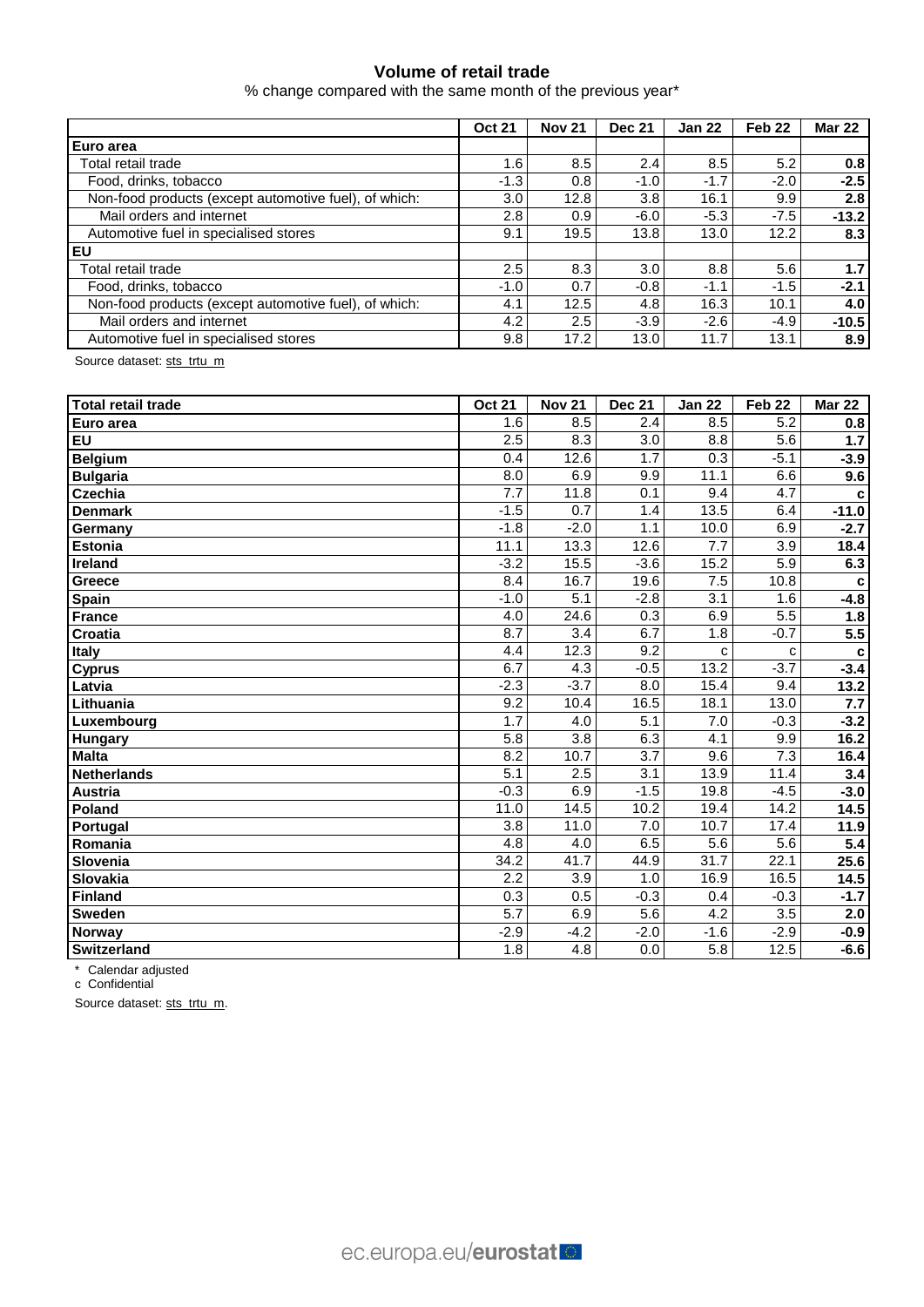# **Deflated turnover indices for total retail trade, calendar and seasonally adjusted**

| (base year 2015)   |           |           |           |       |           |           |       |           |                    |           |           |           |             |
|--------------------|-----------|-----------|-----------|-------|-----------|-----------|-------|-----------|--------------------|-----------|-----------|-----------|-------------|
|                    | $03 - 21$ | $04 - 21$ | $05 - 21$ | 06-21 | $07 - 21$ | $08 - 21$ | 09-21 | $10 - 21$ | $11 - 21$          | $12 - 21$ | $01 - 22$ | $02 - 22$ | 03-22       |
| Euro area          | 113.1     | 108.6     | 114.2     | 116.5 | 114.0     | 114.8     | 114.8 | 115.0     | 116.5              | 114.0     | 114.1     | 114.6     | 114.1       |
| EU                 | 115.5     | 111.2     | 116.8     | 118.8 | 116.7     | 117.5     | 117.5 | 117.8     | 119.3              | 116.8     | 117.4     | 117.8     | 117.6       |
| <b>Belgium</b>     | 110.9     | 108.1     | 109.7     | 109.0 | 106.3     | 108.0     | 108.4 | 108.3     | 109.9              | 108.3     | 107.4     | 105.5     | 106.5       |
| <b>Bulgaria</b>    | 136.1     | 137.3     | 138.6     | 139.8 | 140.6     | 142.0     | 142.4 | 143.6     | 144.4              | 146.3     | 146.6     | 146.9     | 149.3       |
| Czechia            | 119.4     | 120.0     | 130.7     | 131.1 | 129.8     | 129.9     | 129.1 | 130.1     | 129.0              | 125.5     | 128.3     | 128.2     | c           |
| <b>Denmark</b>     | 124.2     | 113.1     | 116.9     | 116.1 | 115.3     | 114.0     | 112.4 | 113.8     | 112.9              | 107.7     | 111.8     | 110.5     | 110.7       |
| Germany            | 120.4     | 112.5     | 117.7     | 123.3 | 118.2     | 118.8     | 117.8 | 118.2     | 120.1              | 117.4     | 117.0     | 117.2     | 117.1       |
| Estonia            | 120.9     | 122.7     | 130.2     | 129.3 | 129.0     | 127.8     | 134.6 | 132.8     | 136.4              | 133.7     | 134.1     | 132.0     | 140.6       |
| Ireland            | 125.4     | 125.0     | 129.7     | 141.6 | 133.8     | 136.5     | 138.4 | 132.4     | $\overline{141.2}$ | 131.0     | 132.6     | 133.6     | 135.2       |
| Greece             | 103.2     | 107.0     | 112.1     | 113.3 | 111.4     | 109.7     | 111.8 | 113.9     | 111.5              | 112.3     | 111.2     | 112.8     | $\mathbf c$ |
| Spain              | 105.0     | 104.2     | 104.1     | 104.4 | 104.3     | 103.9     | 104.5 | 104.2     | 109.7              | 103.6     | 103.0     | 104.2     | 100.0       |
| <b>France</b>      | 121.1     | 112.6     | 120.6     | 123.6 | 121.6     | 123.5     | 123.5 | 123.8     | 124.7              | 124.0     | 125.4     | 125.1     | 122.7       |
| Croatia            | 118.6     | 117.5     | 122.3     | 121.1 | 122.9     | 124.7     | 124.5 | 123.4     | 122.6              | 123.4     | 119.4     | 120.4     | 125.2       |
| <b>Italy</b>       | 95.6      | 93.5      | 101.8     | 102.6 | 102.4     | 102.8     | 103.2 | 103.0     | 102.5              | 102.6     | C         | C         | $\mathbf c$ |
| <b>Cyprus</b>      | 131.9     | 129.6     | 125.3     | 127.8 | 128.1     | 127.1     | 129.2 | 130.5     | 129.7              | 127.3     | 127.5     | 126.5     | 127.2       |
| Latvia             | 117.3     | 121.4     | 119.8     | 123.6 | 121.6     | 122.0     | 122.6 | 115.9     | 111.9              | 119.8     | 120.3     | 120.2     | 133.5       |
| Lithuania          | 139.1     | 144.7     | 148.5     | 151.6 | 151.2     | 150.1     | 151.6 | 150.8     | 150.3              | 150.0     | 146.1     | 146.6     | 149.5       |
| Luxembourg         | 33.8      | 34.4      | 34.5      | 34.6  | 33.8      | 34.0      | 34.2  | 34.0      | 34.1               | 34.1      | 34.2      | 33.8      | 32.7        |
| Hungary            | 127.8     | 127.6     | 128.4     | 129.5 | 129.5     | 130.5     | 131.4 | 132.1     | 132.3              | 133.7     | 133.4     | 135.4     | 145.3       |
| <b>Malta</b>       | 116.8     | 116.2     | 119.9     | 117.1 | 120.0     | 123.8     | 123.4 | 123.1     | 125.4              | 125.3     | 127.2     | 127.5     | 131.3       |
| <b>Netherlands</b> | 114.5     | 114.2     | 124.5     | 121.8 | 118.7     | 120.0     | 118.4 | 120.2     | 120.6              | 109.5     | 113.8     | 118.1     | 118.9       |
| <b>Austria</b>     | 111.2     | 105.4     | 112.9     | 110.6 | 106.9     | 108.4     | 109.3 | 107.5     | 103.9              | 102.5     | 104.8     | 106.6     | 107.7       |
| Poland             | 135.1     | 128.9     | 138.9     | 139.3 | 142.5     | 142.9     | 144.9 | 146.0     | 150.5              | 147.7     | 155.9     | 153.4     | 154.5       |
| <b>Portugal</b>    | 111.7     | 116.9     | 121.3     | 118.0 | 117.2     | 118.0     | 119.7 | 122.4     | 126.5              | 123.7     | 119.4     | 123.1     | 126.2       |
| Romania            | 155.5     | 158.8     | 160.9     | 159.2 | 161.0     | 161.9     | 160.9 | 160.4     | 162.1              | 163.6     | 162.5     | 163.5     | 164.1       |
| Slovenia           | 134.3     | 121.5     | 126.3     | 127.7 | 125.4     | 126.6     | 130.1 | 146.9     | 146.7              | 150.2     | 139.4     | 151.3     | 168.5       |
| Slovakia           | 104.6     | 107.0     | 110.4     | 112.2 | 112.2     | 114.6     | 117.6 | 116.6     | 117.6              | 117.3     | 115.7     | 117.8     | 118.4       |
| <b>Finland</b>     | 117.9     | 120.4     | 118.2     | 119.1 | 117.5     | 117.9     | 117.8 | 116.5     | 117.8              | 115.2     | 116.7     | 116.8     | 116.1       |
| Sweden             | 115.3     | 114.4     | 118.3     | 116.9 | 115.1     | 115.4     | 115.5 | 116.1     | 118.0              | 114.4     | 116.1     | 116.8     | 117.3       |
| Norway             | 113.0     | 113.7     | 119.4     | 118.9 | 114.8     | 110.5     | 111.0 | 112.4     | 113.7              | 110.3     | 110.7     | 109.5     | 113.1       |
| Switzerland        | 117.1     | 114.1     | 112.2     | 109.0 | 106.2     | 108.1     | 108.5 | 109.1     | 110.1              | 108.3     | 108.1     | 108.2     | 109.1       |

c Confidential

Source dataset: [sts\\_trtu\\_m](https://ec.europa.eu/eurostat/databrowser/bookmark/f7e41d1b-db5a-4526-9ff4-45c47b268961?lang=en)